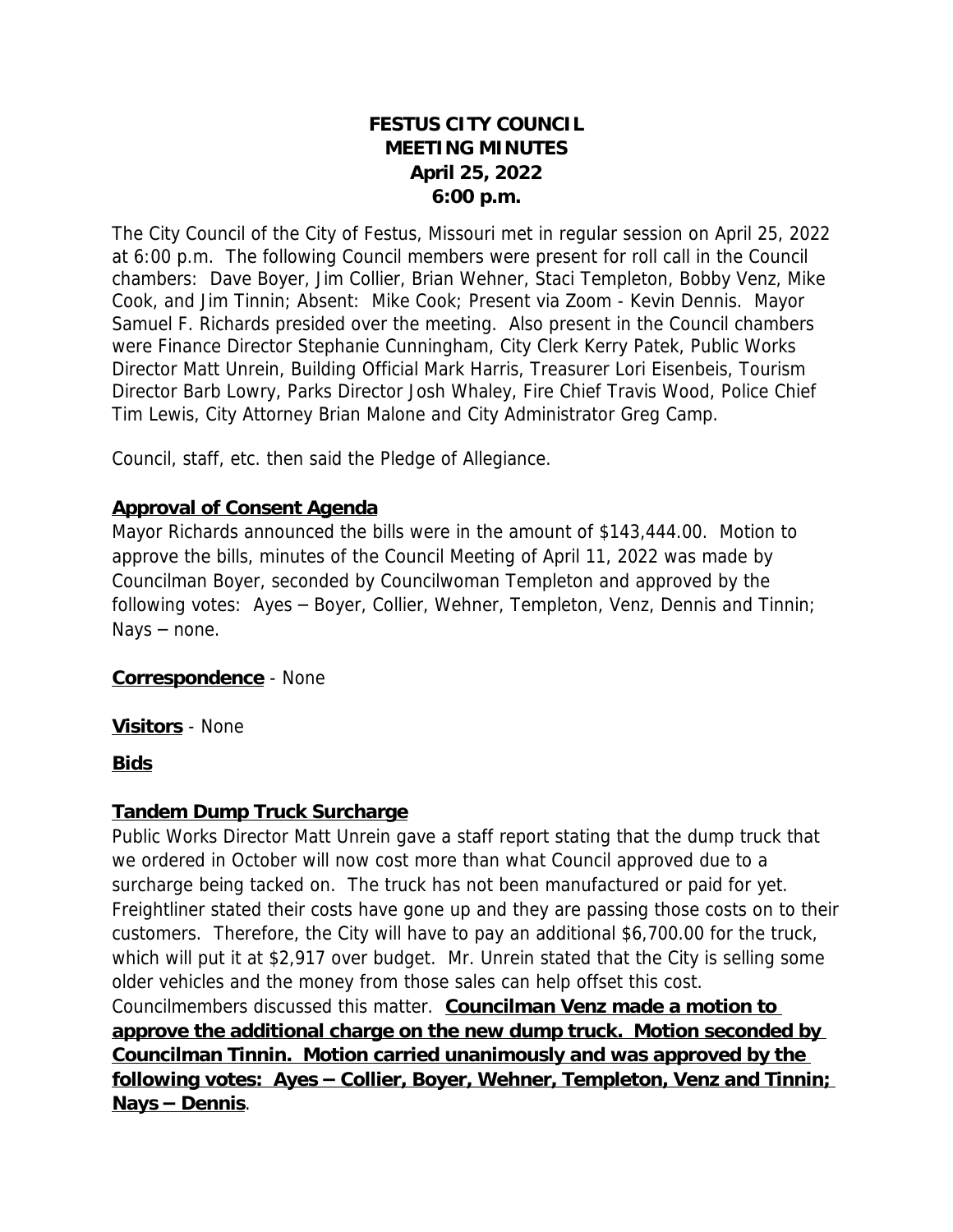# **Ordinances and Resolutions**

**Bill No. 4679** – An Ordinance of the City Council of the City of Festus, Missouri; Amending the 2021-2022 Fiscal Year Budget; and establishing an effective date. *Clerk Patek read Bill No. 4679 for the first time. Mayor Richards called for discussion. Finance Director Stephanie Cunningham gave a staff report. Councilman Wehner made a motion to suspend the rules and read Bill No. 4679 for the second time, motion seconded by Councilman Venz. Clerk Patek read Bill no. 4679 for the second time. Bill No. 4679 was approved by the following votes: Ayes* **–** *Collier, Boyer, Wehner, Templeton, Dennis, Venz and Tinnin; Nays* **–** *none. Mayor Richards declared Ordinance No. 4679 passed.*

**Bill No. 4680** – An Ordinance of the City Council of the City of Festus, Missouri; Amending Chapter 610 of the Code of Ordinances of the City of Festus; regarding temporary right-of-way permits for restaurants to use sidewalks and/or parking stalls located in the right-of-way for additional seating; repealing all Ordinances or parts of Ordinances in conflict herewith; and establishing an effective date. *Clerk Patek read Bill No. 4680 for the first time. Mayor Richards called for discussion. City Administrator Greg Camp gave a staff report. Councilman Collier made a motion to suspend the rules and read Bill No. 4680 for the second time, motion seconded by Councilman Boyer. Clerk Patek read Bill no. 4680 for the second time. Bill No. 4680 was approved by the following votes: Ayes* **–** *Collier, Boyer, Wehner, Templeton, Dennis, Venz and Tinnin; Nays – none. Mayor Richards declared Ordinance No. 4680 passed.*

**Bill No. 4681** – An Ordinance of the City Council of the City of Festus, Missouri; Approving the Preliminary Plat of 1240 Horine Road; and establishing an effective date. *Clerk Patek read Bill No. 4681 for the first time. Mayor Richards called for discussion. Building Official Mark Harris gave a staff report. Councilman Tinnin made a motion to suspend the rules and read Bill No. 4681 for the second time, motion seconded by Councilman Boyer. Clerk Patek read Bill no. 4681 for the second time. Bill No. 4681 was approved by the following votes: Ayes* **–** *Collier, Boyer, Wehner, Templeton, Dennis, Venz and Tinnin; Nays* **–** *none. Mayor Richards declared Ordinance No. 4681 passed.*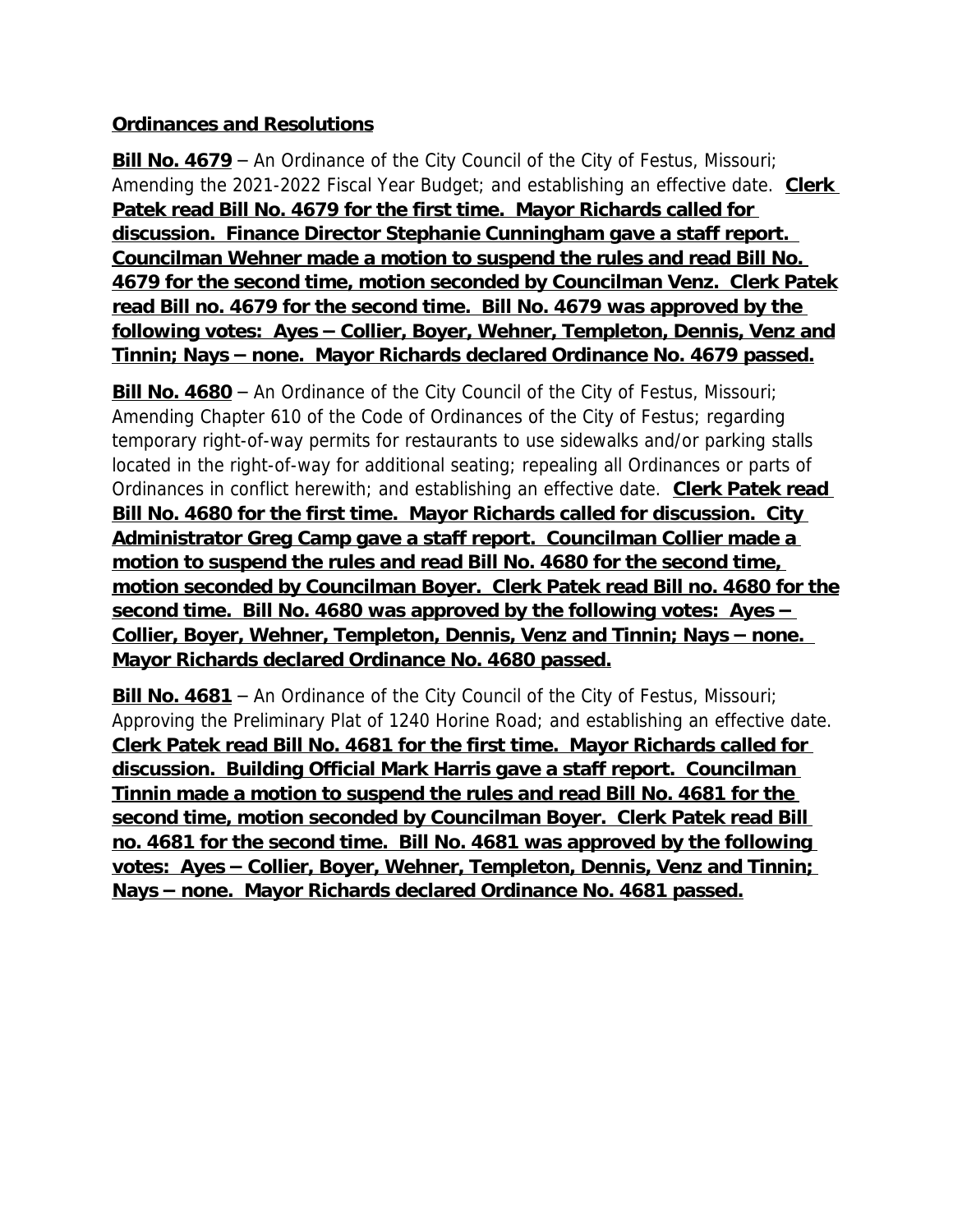## **New Business**

#### **Tanglefoot Association Event**

Promotors of this event requested permission to close Main Street from Mill Street to Brierton from 5:00 p.m. to 10:00 p.m. on Saturday, June 18, 2022. Promotors stated this event would include all the businesses on Main Street that wanted to participate for a day of shopping, eating, music, etc. Promotors stated that each individual restaurant would be responsible for their own liquor sales and that posters will be delivered to every business on Main Street to promote the event. Promotors stated at this point they had not heard from any other businesses. Police Chief and Fire Chief stated they were ok with the event but asked that emergency vehicles have access if needed. *Councilman Wehner made a motion to approve, seconded by Councilwoman <u>Templeton. Request approved by the following votes: Ayes – Collier, Boyer,*</u> *Wehner, Templeton, Venz, Dennis and Tinnin; Nays – none.* 

#### **Old Business** - None

#### **Reports**

Councilman Wehner – Stated he was glad to see work being done at the city owned building located on West Main attached to the Library and what an asset it is have for the downtown area. Commented on the homeless in our city and that he had spoken to a couple who were Crystal City high school and Festus high school graduates and were now homeless. Mayor Richards agreed that this issue needs to be addressed.

Councilman Venz – Invited everyone to the Wal-Mart grand reopening on May  $6<sup>th</sup>$  at 8:00 a.m. He stated Crystal City is aware of the event also and has been invited. Commented on the great turn-out for the mouse races in memory of Chief Cremer to benefit Backstoppers. Would like to make sure that all new businesses that come into Festus are welcomed. Stated that the work to the railroad trestle seems to be moving forward.

Councilman Tinnin – Commented on the success of the city wide clean-up event.

Mayor Richards – Commended the police department on a great job handling the shooting on S. 4<sup>th</sup> Street, also thanked Park Director Josh Whaley for assisting the police department with the cameras in the park to identify a suspect. Stated that preliminary work is being done by utility companies to prepare for Burlington Northern to begin work on the trestle improvements.

City Administrator Camp – Reminded everyone that May  $9<sup>th</sup>$  is a holiday (Truman's birthday) so city offices will be closed and the Council meeting will be held on Tuesday, May 10, 2022.